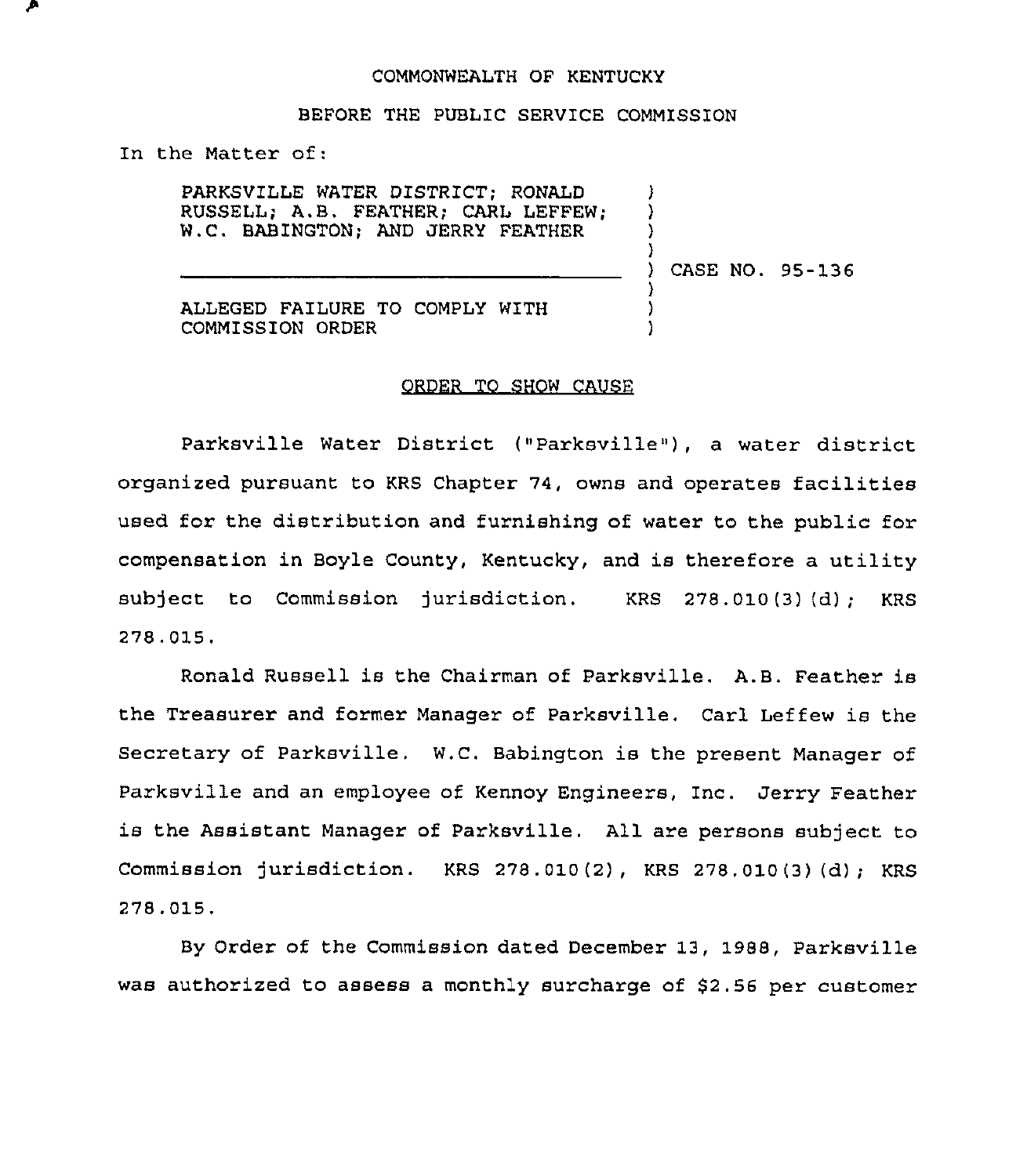for a period not to exceed 75 months.<sup>1</sup> The proceeds of this surcharge were to be invested in a separate interest bearing account and used only for the retirement of Parksville's long-term balloon payment. This \$210,000 balloon payment was to be made to Paxksville's bondholders in August 1995 under the terms of its bond ordinance. If the total surcharge proceeds and any accumulated interest earned thereon reached \$210,000 before the 75 month period ended, Parksville was to cease assessing the surcharge.

 $\bullet$ 

On January 25, 1995, Parksville applied, pursuant to KRS 278.023, for a Certificate of Public Convenience and Necessity to construct a \$1,305,000 waterworks improvement project, for approval of its plan of financing for this project, and for adjustments to its water service rates.<sup>2</sup> Information submitted in support of this application showed that Parksville had failed to comply with the Commission's December 13, 1988 Order regarding the surcharge.

After the fourth quarter of 1994, Parksville reported surcharge collections of \$176,982.97. Its surcharge account balances, however, totaled only \$93,156.37. The district has not accounted for the difference of \$83,826.60. As all proceeds from the surcharge were to be used to make Parksville's long-texm

 $\mathbf{1}$ Case No. 10332, The Application of Parksville Water District, of Boyle County, Kentucky, for Approval of the Increased Water Rates Proposed to be Charged by the District to Customers of the District.

 $\overline{\mathbf{2}}$ Case No. 95-034, The Application of Parksville Water District of Boyle County, Kentucky, for <sup>a</sup> Certificate of Public Convenience and Necessity to Construct, Finance and Increase Rates Pursuant to KRS 278.023.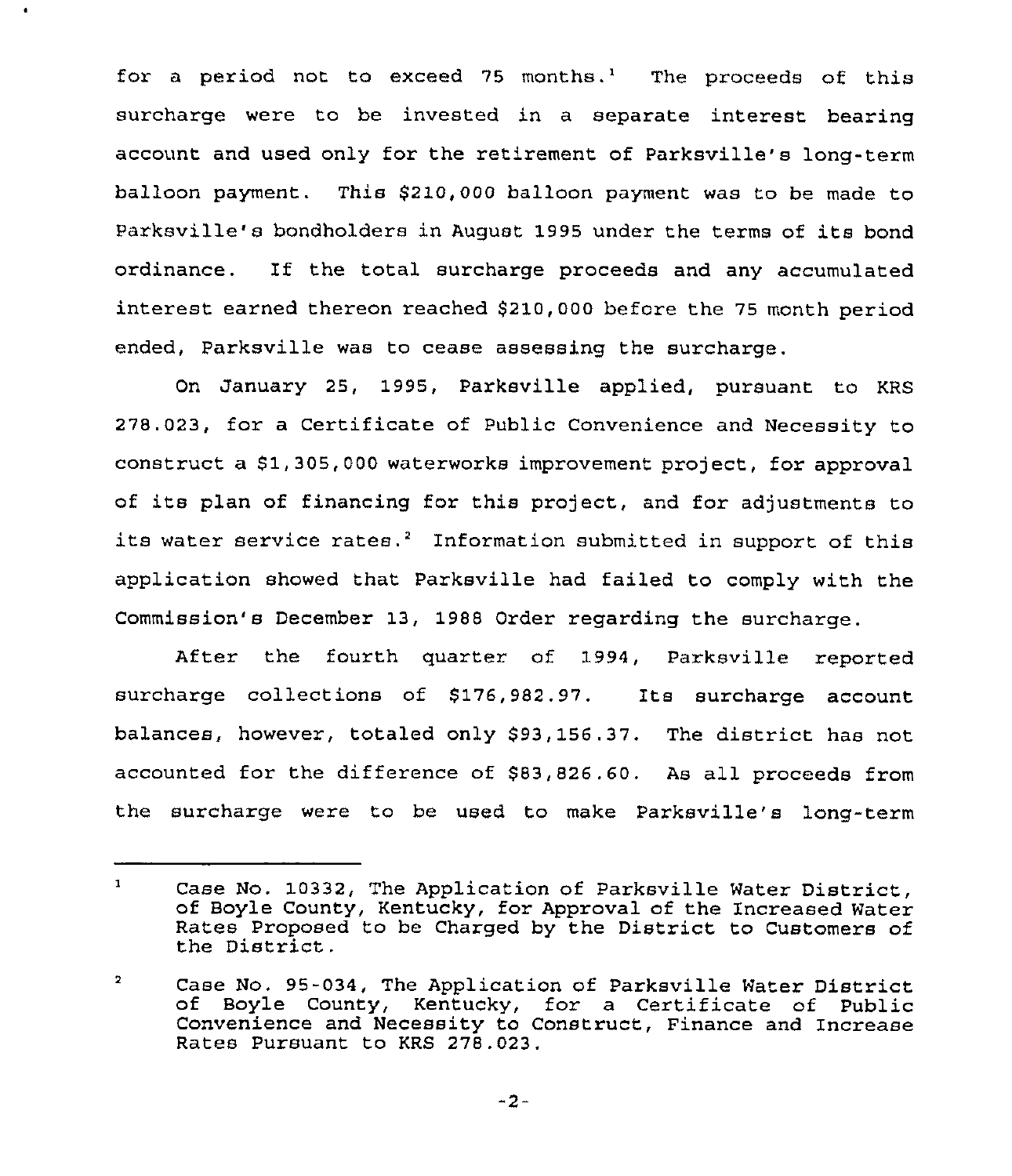balloon payment, Parksville has clearly acted contrary to the Commission's Order.

According to information supplied the Commission in Case No. 95-034, Parksville's surcharge account was closed in February 1995. Of the \$93,156.37 total balance, \$40,000.00 was paid to Kennoy Engineers, Inc., for unspecified costs; \$ 10,000.00 was paid to John Hughes, Attorney, for unspecified costs; \$ 10,500.00 was paid to Marine Midland Bank, one-half for August 1, 1994, bond interest and one-half for March 1, 1995, bond interest; and \$ 24,500.00 went into a "Supervised Construction Account." The remainder of the surcharge funds, \$8,156.37, was placed in Parksville's operating account. Again, as all proceeds from the surcharge were to be used to make Parksville's long-term balloon payment, these uses of the surcharge collections were contrary to the Commission's Order.

Having reviewed the record and being otherwise sufficiently advised, the Commission finds that a orima facie showing has been made that Parksville has failed to comply with ordering paragraph <sup>4</sup> of the Commission's Order dated December 13, 1988 in Case No. 10332 regarding investing the proceeds of the authorized surcharge in a separate interest bearing account to be used only to make Parksville's long-term balloon payment,

IT IS THEREFORE ORDERED that:

 $\bullet$ 

1. Parksville, Ronald Russell, A.B. Feather, Carl Leffew, W.C. Babington, and Jerry Feather shall appear at a hearing scheduled for June 9, 1995 at 10:00 a.m., Eastern Daylight Time, in Hearing Room 1 of the Commission's offices at 730 Schenkel Lane,

 $-3-$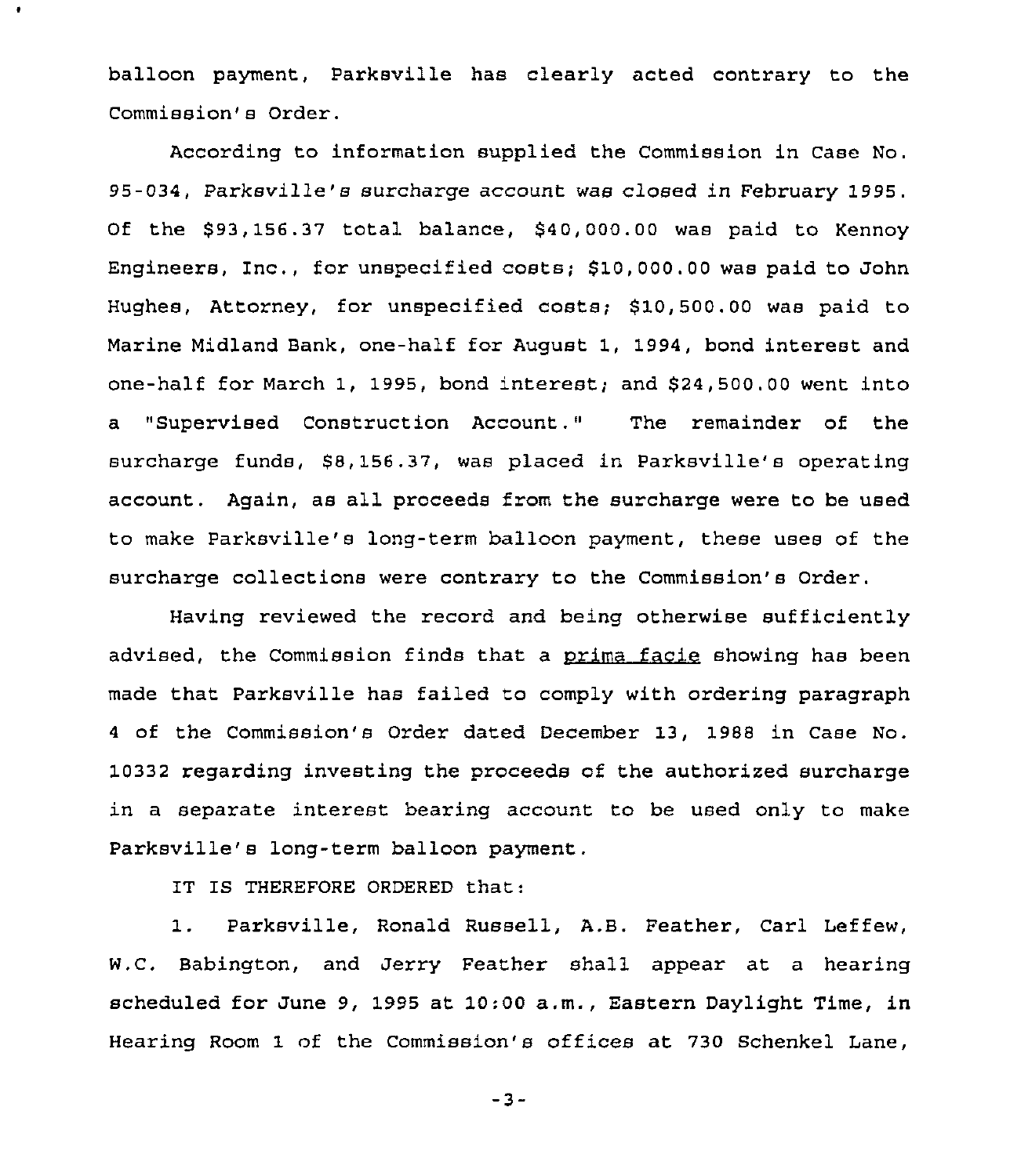Frankfort, Kentucky, to explain the discrepancy between the surcharge collections and the surcharge account balances, to explain the use of the remaining surcharge account balances and to show cause, if they can, why they should not be penalized pursuant to KRS 278.990 for their failure to comply with an Order of the Commission entered December 13, 1988.

2. Parksville, Ronald Russell, A.B. Feather, Carl Leffew, W.C. Babington, and Jerry Feather shall file, within <sup>20</sup> days of the date of this Order, a written explanation for the discrepancy between the total surcharge collections and the surcharge account balances after the 1994 fourth quarter report. An accounting of how all surcharge funds were disbursed shall be incorporated in this explanation.

3. Parksville, Ronald Russell, A.B. Feather, Carl Leffew, W.C. Babington, and Jerry Feather shall also file, within <sup>20</sup> days of the date of this Order, a written explanation for the use of the remaining surcharge account balances for purposes other than the retirement of Parksville's long-term balloon payment, including a thorough accounting of each expenditure therefrom.

4. Any motion requesting an informal conference with Commission Staff to consider the simplification of issues or any other matters which may aid in the handling or disposition of this

 $-4-$